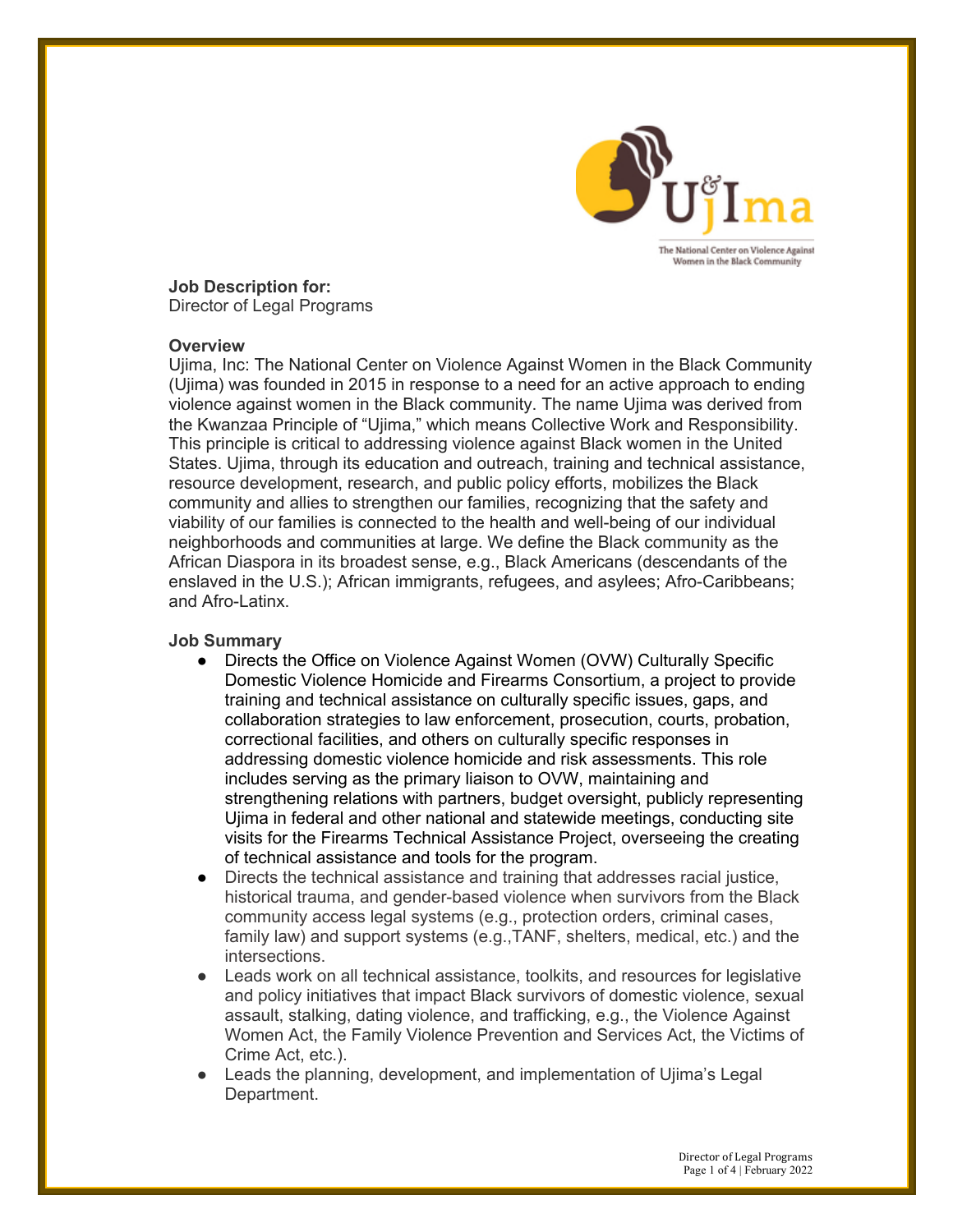- Leads the collaborative partnerships with other Technical Assistance Providers that are funded by OVW, U.S. Department of Health and Human Services/Administration of Children and Families, and the Office for Victims of Crime and attends and represents Ujima at meetings hosted by the National Taskforce to End Sexual and Domestic Violence and the Domestic Violence Resource Network.
- Directs the creation of Ujima's clearinghouse of promising practices and successful approaches by criminal and civil legal stakeholders for domestic violence, sexual assault, and community violence prevention, intervention, and service provision strategies for victims and survivors from the African diaspora.
- Directs the initiatives implemented by the Research and Evaluation Workgroup, including-but not limited to needs assessments, journal articles, Black papers, and other research assignments as needed.
- Identifies fundraising opportunities across departments, works together with General Counsel to determine alignment of opportunities with departmental mission, and collaborates with General Counsel to design and complete required funder/donor application materials.
- Contributes to team staff development and team building including: leading supervision of the Legal Department including performance reviews and regular weekly or bi-weekly one-on-one supervision; assisting with the supervision and professional growth of all staff; assisting with facilitation of team meetings and retreats, assisting with developing accountability and support measures for team activities, products, and priorities.
- Works closely with the Director of Communications and Sustainability to create and implement strategies for all programmatic, policy and communications efforts related to the Legal Department, e.g., podcasts, webinars, briefings, videos, and social media.
- Keeps current about the state of the field, policy, and legislation and uses that knowledge to provide vision and insight that promote cutting edge visioning and innovation in education, technical assistance, and legal services.
- Assist in the development and implementation of Ujima's National Center for Culturally Responsive Victim Services.
- Write and submit progress reports to funders.
- Perform other duties as may be necessary or assigned by the Executive Leadership Team

# **Qualifications:**

- Must have a Juris Doctor and be in good standing with a state bar.
- Must have at least ten years of experience in advocacy related to domestic violence, sexual violence, dating violence, stalking, other forms of gender and community violence, racial equity, and/or social justice in the Black community in the U.S. and Territories.
- Must have at least 10 years of supervisory experience and team building.
- Must have at least 8 years of experience with creating state by state case law summaries, with a particular emphasis on firearms prohibitors and firearm and ammunition surrender and forfeiture protocols.
- Must have at least 5 years of experience with project management, organizational, fiscal and analytical skills to include administration of grant and contract-funded programs; adaptive and complex decision-making.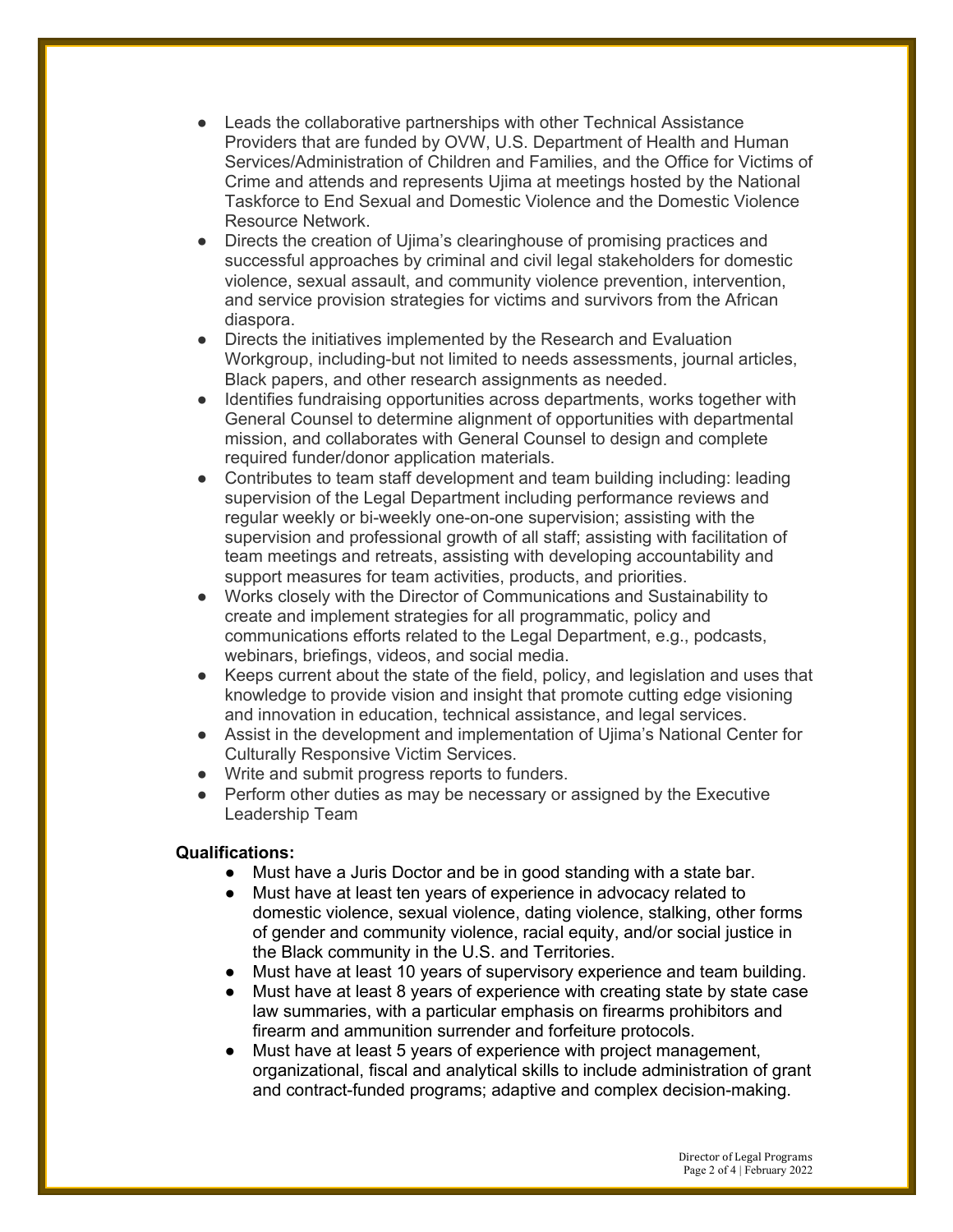- Influencer in the gender-based violence field with extensive content expertise.
- Knowledge of legal and non-legal issues facing survivors of oppression based intimate partner violence.
- Demonstrated commitment to eradicating violence against women, gender violence, and/or intimate partner violence. Demonstrated commitment to the trauma informed, survivor-centered philosophy of Ujima.
- Have a working knowledge of victims compensation, eligibility, and state funding streams.
- Ability to manage multiple projects with overlapping deadlines.
- Ability to work independently as well as collaboratively in a small office setting.

### **Skills**

- Excellent public speaking and written communication skills which demonstrate a commitment to professionalism.
- Ability to manage multiple projects with overlapping deadlines.
- Ability to work independently and collaboratively in a small office setting.
- Ability to develop and maintain cooperative relationships with a diversity of individuals, organizations, and government agencies for advocacy with internal and external stakeholders.
- Excellent research skills.
- Knowledge of Microsoft Office Suite software, Adobe Acrobat, Google Workspace, and Zoom.
- Creativity and a desire to approach things in new ways.
- Superior organization skills which allow for efficient work flow and effective management of multiple concurrent projects.
- High level of independence and initiative.
- Willingness to travel locally and nationally with occasional overnight stays.
- Flexible scheduling for work outside of regular business hours as requested.
- Ability to work in a fast-paced, cooperative, non-smoking, anti-violence environment.
- Good judgment.

| <b>Reports to:</b>        | <b>General Counsel</b>                                                                            |
|---------------------------|---------------------------------------------------------------------------------------------------|
| <b>Supervises:</b>        | DV Homicide + Prevention Specialist<br><b>Research + Evaluation Workgroup Consultants</b>         |
| <b>Employment Status:</b> | Full time, Exempt                                                                                 |
| To Apply:                 | Send résumé, cover letter and a two-page writing sample<br>to Ujima Jobs: jobs@ujimacommunity.org |
| <b>Closing Date:</b>      | February 21, 2022                                                                                 |

Director of Legal Programs Page 3 of 4 | February 2022